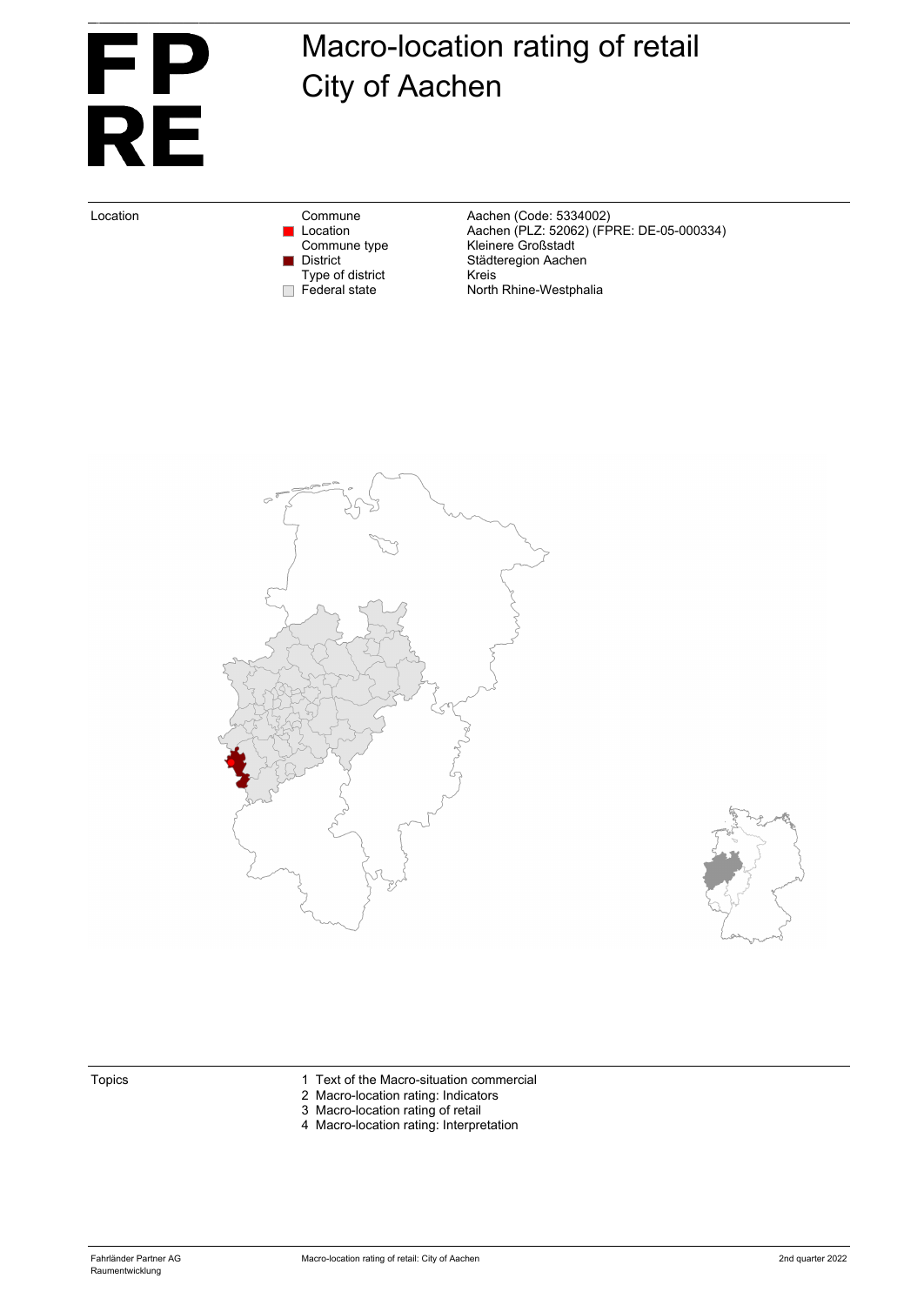Eigentum von Fahrländer Partner AG, Zürich

## 1 Text of the Macro-situation commercial City of Aachen

Aachen (PLZ: 52062) lies in the City of Aachen in the District Städteregion Aachen in the federal state of North Rhine-Westphalia. Aachen has a population of 248.878 inhabitants (31.12.2021), living in 142.724 households (2021). Thus, the average number of persons per household is 1,74. The yearly average net migration between 2015 and 2020 for Städteregion Aachen is 1.140 persons. In comparison to national numbers, average migration tendencies can be observed in Aachen within this time span. According to Fahrländer Partner (FPRE), in 2021 approximately 32,2% of the resident households on municipality level belong to the upper social class (Germany: 33,4%), 29,7% of the households belong to the middle class (Germany: 35,7%) and 38,1% to the lower social class (Germany: 30,9%). The yearly purchasing power per inhabitant in 2022 on the communal level amounts to 23.448 EUR, at the federal state level North Rhine-Westphalia to 24.410 EUR and on national level to 24.807 EUR.

On June 30, 2021 there were 136.338 registered employees subject to social insurance contribution with their place of work in Aachen. At the same time 95.548 employees subject to social insurance had their place of residence in Aachen. Therefore the balance of commuter flow adds up to 40.652, resulting from 71.049 in-commuters and 30.397 out-commuters. Since 2016 the number of registered employees subject to social insurance contribution with their place of work in Aachen has increased by 8,2% (Germany: 8,3%). In 2021 the mean amount of unemployed adds up to 11.731 person. This means a change of 2,2% compared to the year of 2016 on the communal level and -3,6% on the national level.

At the level «District», 24.090 businesses were counted in 2020, which were distributed among 23.608 companies. Their productivity in 2019 as measured by the gross domestic product (GDP) per employee of 70.692 EUR lies below the nationwide productivity of Germany of 76.188 EUR per employee. Throughout the years 2010 - 2019 the GDP per employee increased by 31,8%, whilst the nationwide GDP per employee changed around 33,7%. As measured by the gross value added (GVA) per employee in 2019 the productivity of the 2nd sector resulted as the highest with 92.155 EUR (Germany: 84.399 EUR). If subdivided by means of the economic sectors (WZ2008) the «Manufacturing industry» with 92.155 EUR per employee (GVA increase 2010 - 2019: 33,6%) shows the highest productivity, followed by «Business services industry» with 89.090 EUR (GVA increase 2010 - 2019: 22,6%) and «Processing industry» with 86.223 EUR per employee (GVA increase 2010 - 2019: 18,4%).

Measured by the number of registered employees (work place) «Administrative, social and para-public services» with 75.192 employees and a share of 34,6% is the most prevalent sector on district level, followed by the sector «Corporate services» with 43.939 employees (20,2%) and «Retail» with 23.899 employees (11,0%).

At communal level, the assessment rate of business taxes ('Hebesatz für die Gewerbesteuer') in the year 2020 lies at 475. The lowest value at level «District» lies at 440, whereas the highest value lies at 530. At federal state level, a range from 250 to 580 is reported, whereas Germany has a range from 200 to 600.

The BBSR calculates within its framework of regional prognosis on the scale of «District» with a population growth from 2020 to 2035 of -1,4% or -7.600 person (Germany: -0,7%). The number of households during this period is expected to grow with 0,6%, which represents an increase of 1.700 households (Germany: 1,1%). Regarding the labour market, the BBSR expects a decline of the working population of about -8,2% (Germany: -6,7%) at the level of the spatial planning region Aachen in its forecast until 2035. This development is particularly driven by the contribution of the age group 50+ with an expected decline of -47.300 workers.

According to the FPRE evaluation via hedonic modelling (data as of 31 March 2022), the rent level for a typical office space (new construction) in Aachen (PLZ: 52062) is at 13,9 EUR/m²month. The rent level for a typical retail space is at 20,0 EUR/m²month.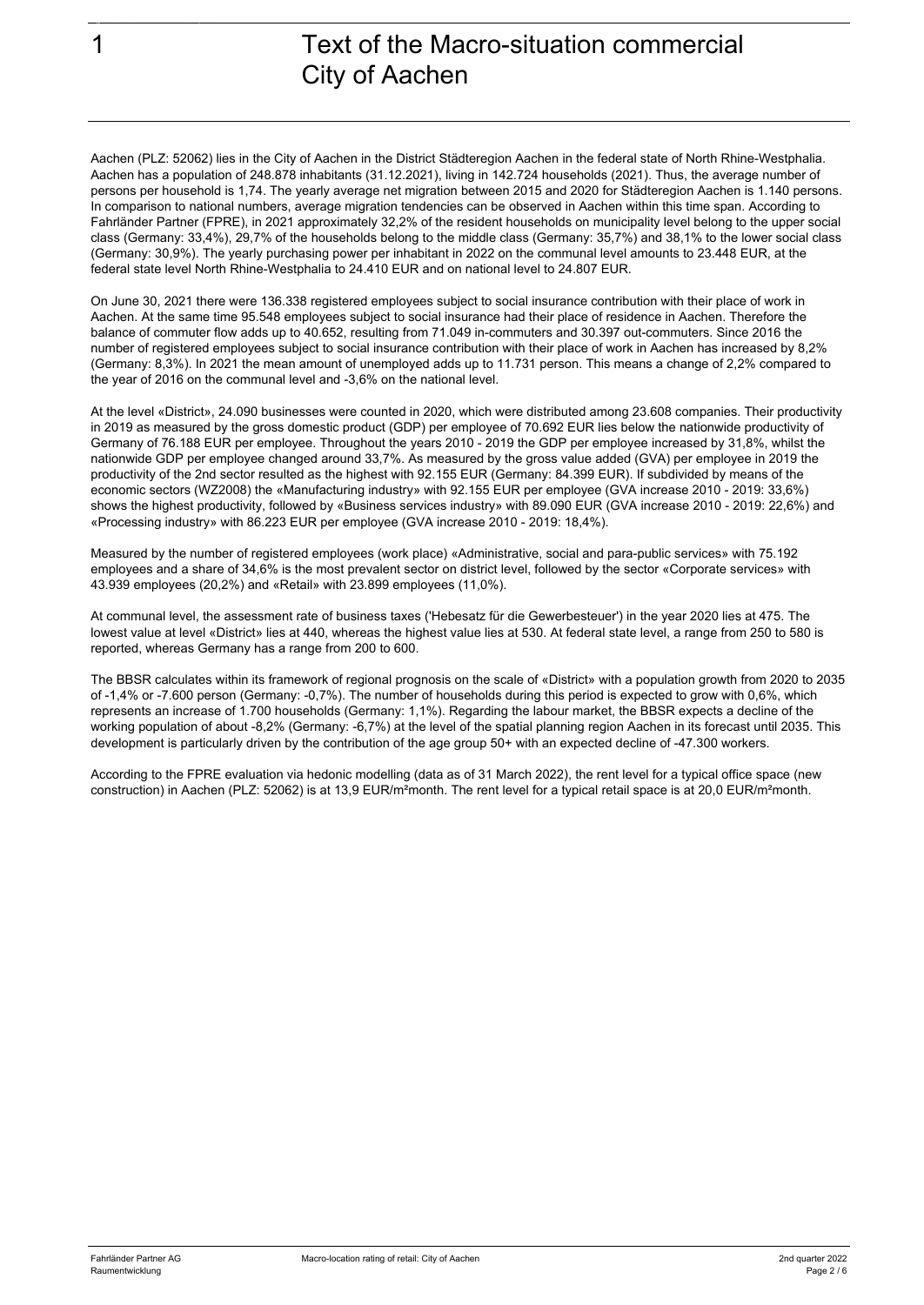## 2 Macro-location rating: Indicators City of Aachen

|                                     |                                |              | Current rating |                |     |              |     |   |                           |   | Prospective rating |                           |     |         |
|-------------------------------------|--------------------------------|--------------|----------------|----------------|-----|--------------|-----|---|---------------------------|---|--------------------|---------------------------|-----|---------|
| Market size                         |                                | $\mathbf{1}$ | 1.5            | 2              | 2.5 | 3            | 3.5 | 4 | 4.5                       | 5 |                    | $\approx$                 | $+$ | $^{++}$ |
|                                     | Housing                        |              |                |                |     |              |     | X |                           |   |                    | $\pmb{\mathsf{x}}$        |     |         |
|                                     | Offices                        |              |                |                |     |              |     |   | $\mathbf x$               |   |                    | $\mathsf{x}$              |     |         |
|                                     | Retail                         |              |                |                |     |              |     | X |                           |   |                    | χ                         |     |         |
|                                     | Edge industry                  |              |                |                |     |              |     | X |                           |   |                    | Х                         |     |         |
|                                     | Traditional industry           |              |                |                |     |              |     | X |                           |   |                    |                           | х   |         |
|                                     |                                |              |                |                |     |              |     |   |                           |   |                    |                           |     |         |
| Development                         |                                | $\mathbf 1$  | 1.5            | $\overline{2}$ | 2.5 | 3            | 3.5 | 4 | 4.5                       | 5 |                    | 2                         | ÷   | $^{++}$ |
|                                     | Households                     |              |                |                |     |              |     |   | $\boldsymbol{\mathsf{x}}$ |   |                    |                           |     |         |
|                                     | Employees office               |              |                |                |     |              |     |   | $\boldsymbol{\mathsf{x}}$ |   | X                  |                           |     |         |
|                                     | Employees retail               |              |                |                |     |              |     |   | $\overline{\mathsf{x}}$   |   |                    |                           |     |         |
|                                     | Employees edge industry        |              |                |                |     |              |     | X |                           |   |                    |                           |     |         |
|                                     | Employees traditional industry |              |                |                |     |              |     | X |                           |   |                    |                           |     |         |
|                                     |                                |              |                |                |     |              |     |   |                           |   |                    |                           |     |         |
| Population                          |                                | $\mathbf{1}$ | 1.5            | $\overline{2}$ | 2.5 | 3            | 3.5 | 4 | 4.5                       | 5 |                    | $\approx$                 |     | $^{++}$ |
|                                     | Social layers                  |              |                |                |     |              | X   |   |                           |   |                    | X                         |     |         |
|                                     | Purchasing power               |              |                |                |     | $\mathsf{x}$ |     |   |                           |   |                    | $\boldsymbol{\mathsf{x}}$ |     |         |
| Branches with high value-added      |                                | 1            | 1.5            | 2              | 2.5 | 3            | 3.5 | 4 | 4.5                       | 5 |                    | $\approx$                 |     | $^{++}$ |
|                                     | <b>District</b>                |              |                |                |     |              |     | х |                           |   |                    | X                         |     |         |
|                                     |                                |              |                |                |     |              |     |   |                           |   |                    |                           |     |         |
| Economy: tax burden of jur. persons |                                | 1            | 1.5            | 2              | 2.5 | 3            | 3.5 | 4 | 4.5                       | 5 |                    | $\approx$                 |     | $^{++}$ |
|                                     | Level and development          | $\mathbf{x}$ |                |                |     |              |     |   |                           |   |                    | $\mathbf x$               |     |         |

Sources: Statistical Offices of the State and Federal States, Federal Employment Agency, BBSR, IMBAS DE FPRE, Modelling Fahrländer Partner.

Indicators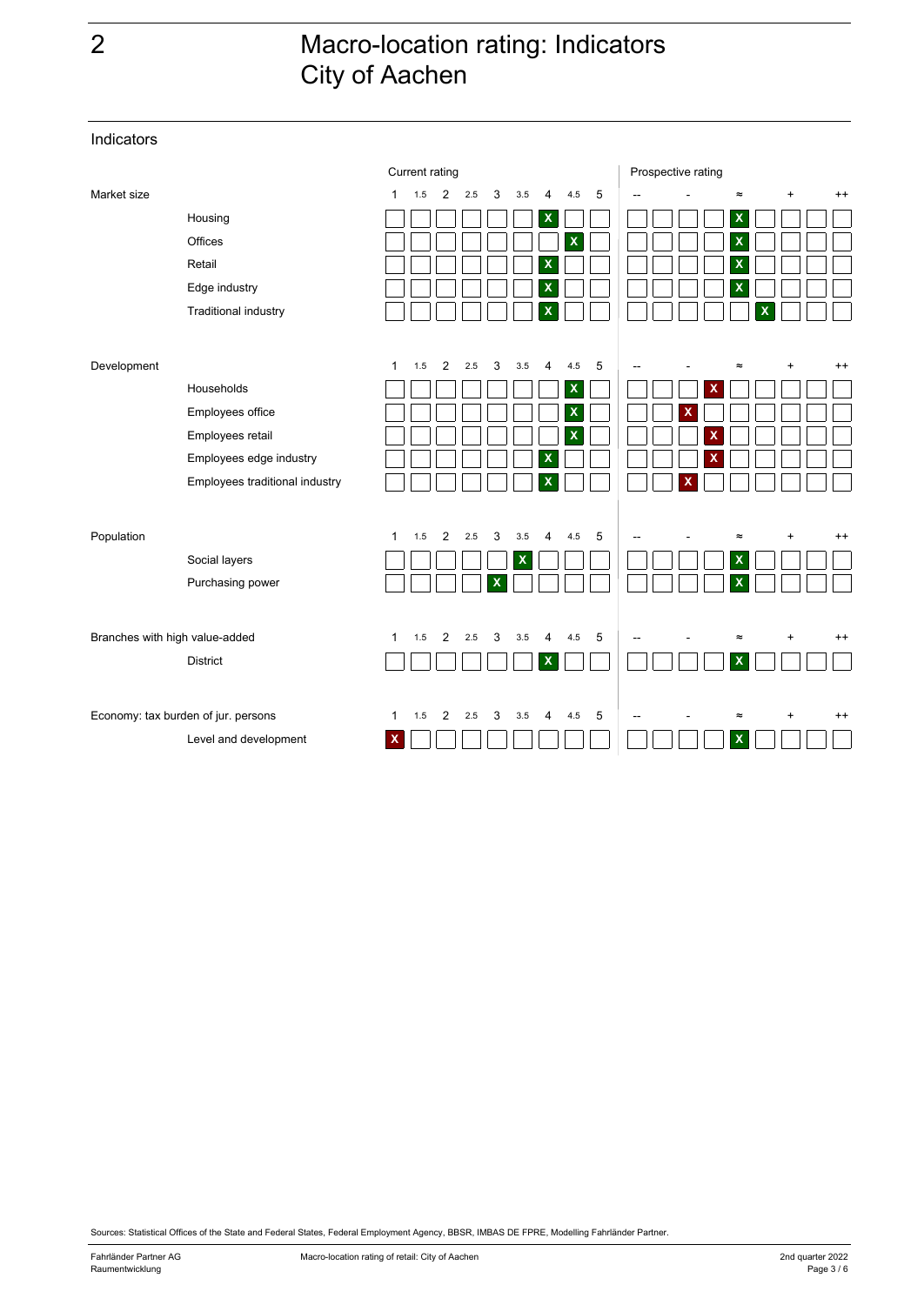## 3 Macro-location rating of retail City of Aachen

#### Rating details - Retail

|                          | Current rating | Prospective rating |
|--------------------------|----------------|--------------------|
| Market size              | 4.0            | 4.0                |
| Population development   | 4.5            | 3.5                |
| Purchasing power         | 3.0            | 3.0                |
| Location / accessiblilty | 4.5            | 4.5                |

### Overall retail rating

|            | Current rating                                                 | Prospective rating |  |  |  |  |
|------------|----------------------------------------------------------------|--------------------|--|--|--|--|
| Rating     | 4.57                                                           | 4.39               |  |  |  |  |
| Evaluation | Excellent location with an unvarying potential for improvement |                    |  |  |  |  |

Site analysis



Sources: Statistical Offices of the State and Federal States, Federal Employment Agency, BBSR, IMBAS DE FPRE, Modelling Fahrländer Partner.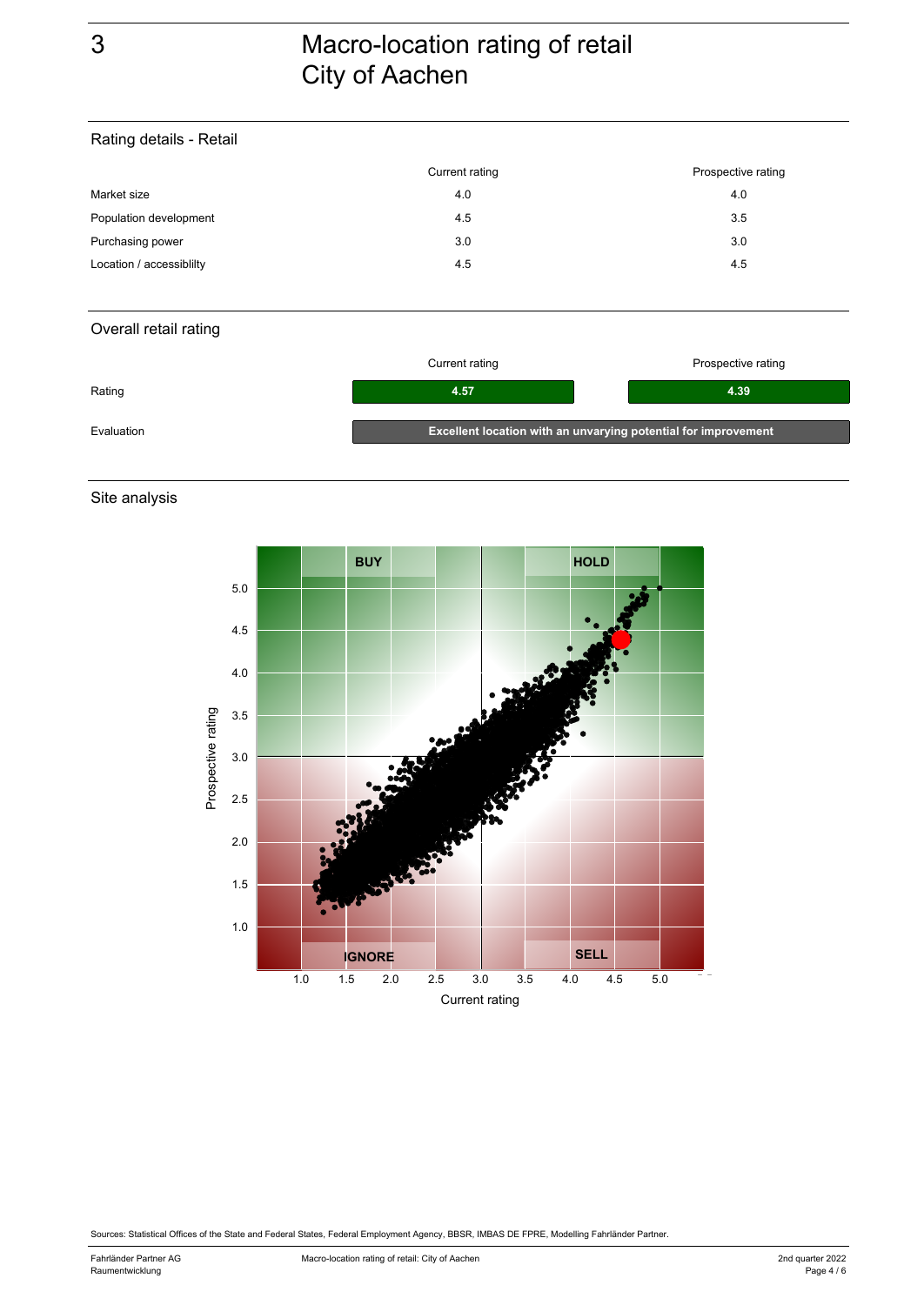## 4 Macro-location rating: Interpretation City of Aachen

#### Interpretation of the rating

Fahrländer Partner's current and prospective macro-location rating assesses a location by comparing it with all other possible locations. The rating is relative. As a result an improvement in the prospective rating compared with the current rating may imply a negative development in a falling market, although this is less negative than the development of the market as a whole.

#### 30%Relative rating 4.50 - 5.00: Excellent 25% 4.00 - 4.49: Very good 3.50 - 3.99: Good 20% 3.00 - 3.49: Average 2.50 - 2.99: Unfavourable 15% 2.00 - 2.49: Bad 10% 1.50 - 1.99: Very bad 1.00 - 1.49: Extremely bad 5% 0%  $1.00 3.00 -$ 2.00 - 4.00 - 4.50 - 1.50 - 2.50 - 3.50 - 1.49 1.99 2.49 2.99 3.49 3.99 4.49 5.00 Current rating **Prospective rating** ×.

#### Macro-location rating of retail

#### Remark

Fahrländer Partner calculates the location and market rating extremely carefully on the basis of the most recent available data. The results are based on an assessment of the general locality from available data and do not take into account the particular features of the micro-location and building or the overall suitability.

Sources: Statistical Offices of the State and Federal States, Federal Employment Agency, BBSR, IMBAS DE FPRE, Modelling Fahrländer Partner.